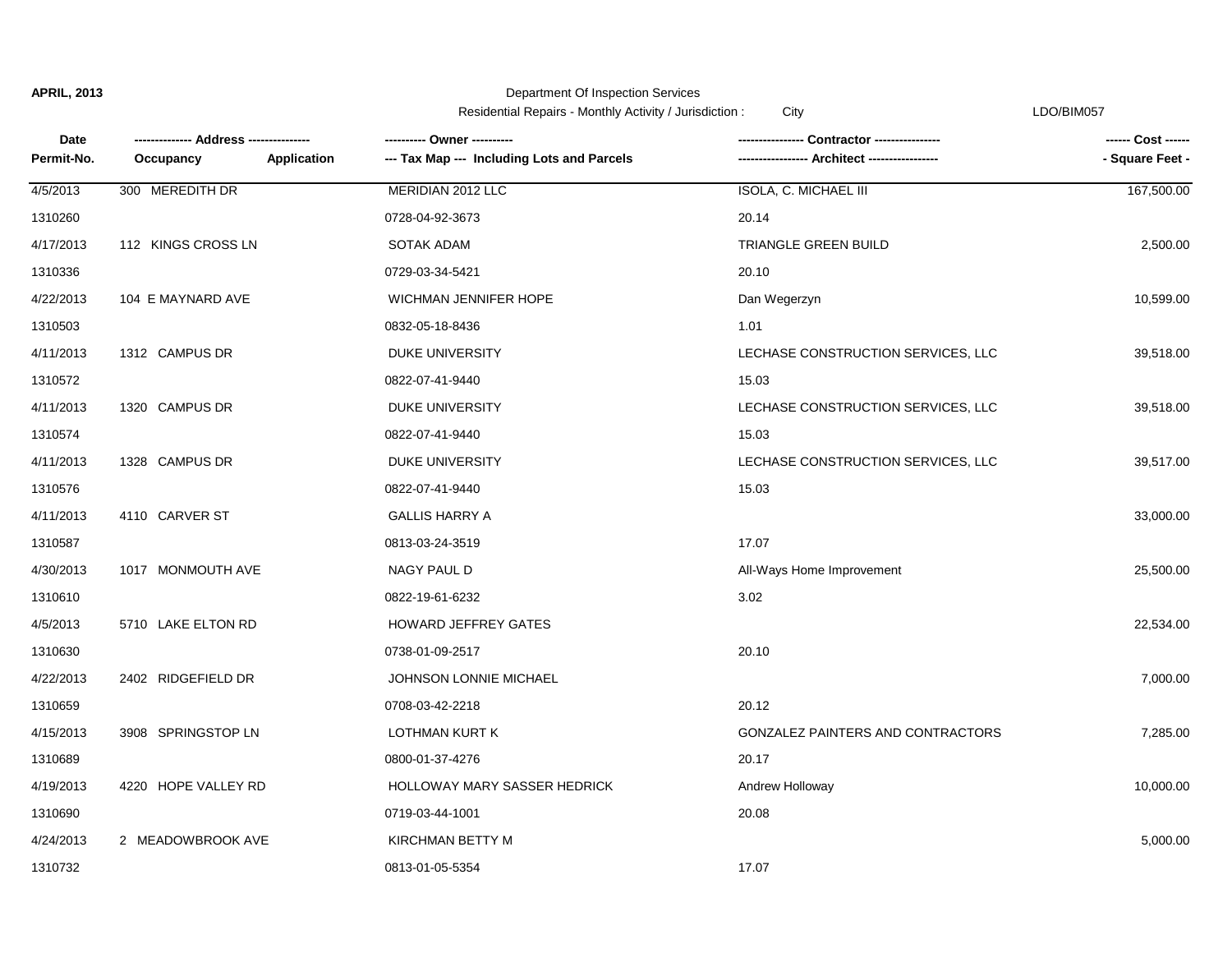## Department Of Inspection Services

Residential Repairs - Monthly Activity / Jurisdiction : City Changes Contained the CDO/BIM057

| Date       |                          | ---------- Owner ----------                | Contractor ---------------          | ------ Cost ------ |
|------------|--------------------------|--------------------------------------------|-------------------------------------|--------------------|
| Permit-No. | Occupancy<br>Application | --- Tax Map --- Including Lots and Parcels |                                     | - Square Feet -    |
| 4/18/2013  | 1218 VICKERS AVE         | DICKINSON ADAM J                           | FIVE HORIZONS CONSTRUCTION LLC.     | 227,375.00         |
| 1310757    |                          | 0821-15-54-9342                            | $\overline{7}$                      |                    |
| 4/30/2013  | 509 OTTAWA AVE           | <b>GRAHAM WILLIAM K</b>                    |                                     | 5,000.00           |
| 1310796    |                          | 0831-05-17-8536                            | 11                                  |                    |
| 4/30/2013  | 511 OTTAWA AVE           | <b>GRAHAM WILLIAM K</b>                    |                                     | 8,000.00           |
| 1310797    |                          | 0831-05-17-8536                            | 11                                  |                    |
| 4/19/2013  | 611 CROSBY RD            | DAWSON SHADE JR                            | INTEGRITY CONSTRUCTION              | 6,588.00           |
| 1310799    |                          | 0823-12-77-5054                            | 17.10                               |                    |
| 4/16/2013  | 3949 PLYMOUTH RD         | <b>HARRIS STEPHEN W</b>                    | <b>CHASE BUILDING COMPANY</b>       | 124,000.00         |
| 1310806    |                          | 0719-02-57-0603                            | 20.08                               |                    |
| 4/3/2013   | 309 NORTHWOOD CIR        | <b>MCSWAIN JEFF</b>                        | UNLIMITED RESOURCE                  | 12,000.00          |
| 1310827    |                          | 0821-08-99-9934                            | 8.02                                |                    |
| 4/24/2013  | 911 ALABAMA AVE          | WILEY WILLIAM H                            | <b>HEARTRIDGE BUILDERS</b>          | 36,500.00          |
| 1310829    |                          | 0822-13-03-6572                            | 4.02                                |                    |
| 4/24/2013  | 306 NORTHWOOD CIR        | CAPSTONE VENTURES LLC                      | Knight, John Allen, Jr.             | 85,000.00          |
| 1310837    |                          | 0822-20-90-9077                            | 8.02                                |                    |
| 4/24/2013  | 304 NORTHWOOD CIR        | CAPSTONE VENTURES LLC                      | Knight, John Allen, Jr.             | 85,000.00          |
| 1310838    |                          | 0832-17-00-0026                            | 8.02                                |                    |
| 4/15/2013  | 1708 ROBINHOOD RD        | NEWMAN WILLIAM J JR                        | Rebuilding Together of the Triangle | 7,500.00           |
| 1310842    |                          | 0831-08-79-5872                            | 10.02                               |                    |
| 4/5/2013   | 4902 GABLE RIDGE DR      | SHIELDS JOANN                              | HUGHES CONTRACTING INC              | 45,668.00          |
| 1310849    |                          | 0729-01-16-7336                            | 20.11                               |                    |
| 4/9/2013   | 3711 BENTLEY DR          | EBERDT JESS SAMUEL III                     | KRICHCO CONSTRUCTION, INC.          | 81,500.00          |
| 1310851    |                          | 0719-01-16-0578                            | 20.08                               |                    |
| 4/2/2013   | 2101 CROSSWIND AVE       | <b>BREZENSKI MICHAEL</b>                   | KELLY, KEVIN B.                     | 7,500.00           |
| 1310854    |                          | 0821-13-12-2932                            | 6                                   |                    |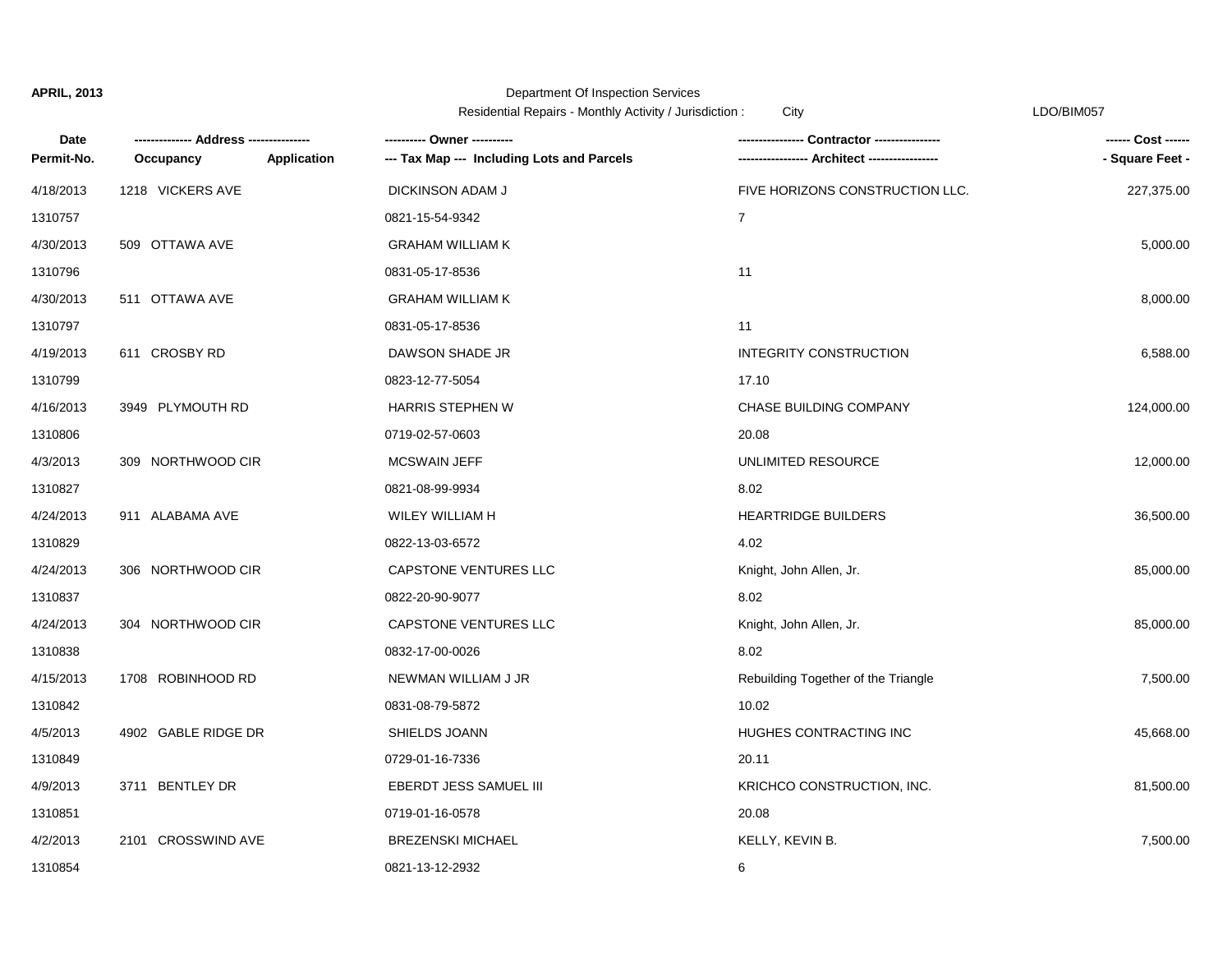|                    |                      |                    | Residential Repairs - Monthly Activity / Jurisdiction : | City                            | LDO/BIM057         |
|--------------------|----------------------|--------------------|---------------------------------------------------------|---------------------------------|--------------------|
| Date<br>Permit-No. |                      |                    | ---------- Owner ----------                             | -- Contractor ---------------   | ------ Cost ------ |
|                    | Occupancy            | <b>Application</b> | --- Tax Map --- Including Lots and Parcels              |                                 | - Square Feet -    |
| 4/5/2013           | 1002 MONMOUTH AVE    |                    | ANDERS KATHRYN J                                        | Claudia A Di Bona               | 28,600.00          |
| 1310861            |                      |                    | 0822-19-71-0483                                         | 3.02                            |                    |
| 4/3/2013           | 1123 LADY BANKS DR   |                    | <b>JACKSON CYNTHIA M</b>                                |                                 | 29,900.00          |
| 1310863            |                      |                    | 0840-02-77-9556                                         | 18.04                           |                    |
| 4/19/2013          | 706 N QUEEN ST       |                    | CAROLINA OUTREACH FOUNDATION                            |                                 | 600.00             |
| 1310865            |                      |                    | 0831-05-18-5230                                         | 11                              |                    |
| 4/6/2013           | 8 WATER STONE CT     |                    | <b>MACKEY NATHANIEL</b>                                 | Drew S. Rubish                  | 26,725.00          |
| 1310870            |                      |                    | 0801-04-93-4405                                         | 20.17                           |                    |
| 4/5/2013           | 1007 DEMERIUS ST     |                    | WAGNER HENRY RYAN                                       | W.D. OSBORNE GENERAL CONTRACTOR | 93,000.00          |
| 1310872            |                      |                    | 0822-15-63-8285                                         | 3.02                            |                    |
| 4/3/2013           | 2 MULBERRY CT        |                    | <b>BEAZER HOMES CORP</b>                                | BEAZER HOMES CORP.              | 3,000.00           |
| 1310883            |                      |                    | 0739-01-37-1559                                         | 20.10                           |                    |
| 4/9/2013           | 1502 FAYETTEVILLE ST |                    | RAMSEY JEROME                                           | AABSOLUTE CONSTR. LLC.          | 25,150.00          |
| 1310884            |                      |                    | 0821-20-91-5543                                         | 13.01                           |                    |
| 4/4/2013           | 1403 CAROLINA AVE    |                    | MCKINNEY LESLIE C                                       | <b>REISS, PATRICK</b>           | 4,000.00           |
| 1310885            |                      |                    | 0822-09-26-0106                                         | 4.01                            |                    |
| 4/15/2013          | 4905 CENTERWAY DR    |                    | FRECK DEAN A                                            | <b>THOMAS BROWN</b>             | 56,000.00          |
| 1310925            |                      |                    | 0801-03-33-2985                                         | 20.17                           |                    |
| 4/19/2013          | 226 SOUTH BEND DR    |                    | PERONTO CHRISTOPHER S                                   | SAWYER, BRIAN                   | 65,650.00          |
| 1310932            |                      |                    | 0717-02-77-4708                                         | 20.12                           |                    |
| 4/4/2013           | 131 STROLLING WAY    |                    | D R HORTON INC                                          | HORTON, D.R., INC. TORREY       | 250.00             |
| 1310933            |                      |                    | 0709-02-88-6479                                         | 20.18                           |                    |
| 4/4/2013           | 909 DACIAN AVE       |                    | DALTON STEPHEN THOMAS                                   | <b>Turnlight Partners</b>       | 28,500.00          |
| 1310934            |                      |                    | 0822-20-71-5670                                         | 3.02                            |                    |
| 4/4/2013           | 2918 SPARGER RD      |                    | <b>CROSE MICHAEL DAVID</b>                              |                                 | 1,800.00           |
| 1310935            |                      |                    | 0803-02-56-4415                                         | 17.07                           |                    |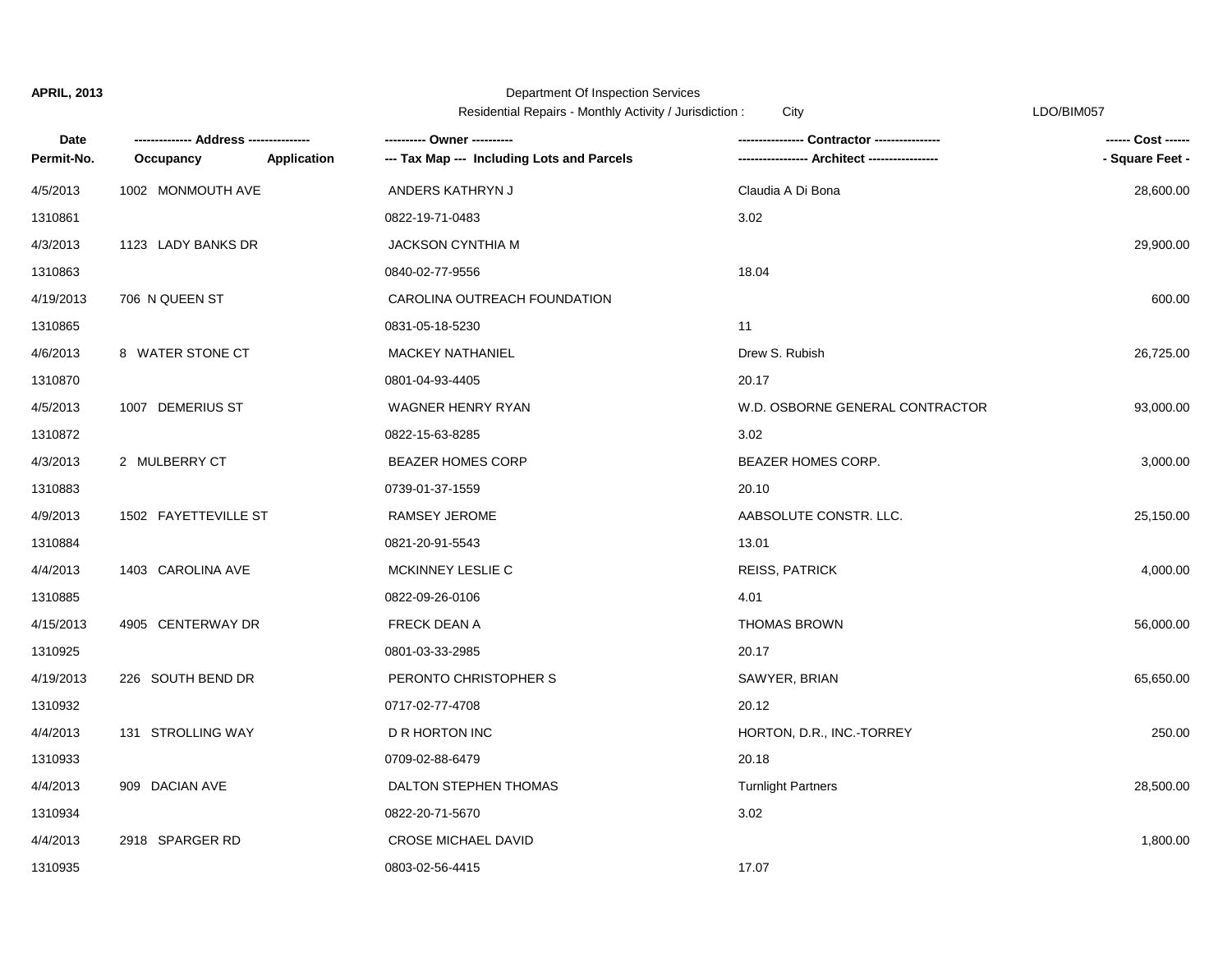|            |                         |                    | Residential Repairs - Monthly Activity / Jurisdiction: | City                                | LDO/BIM057      |
|------------|-------------------------|--------------------|--------------------------------------------------------|-------------------------------------|-----------------|
| Date       |                         |                    | ---------- Owner ----------                            |                                     |                 |
| Permit-No. | Occupancy               | <b>Application</b> | --- Tax Map --- Including Lots and Parcels             |                                     | - Square Feet - |
| 4/4/2013   | 4117 COBSCOOK DR        |                    | TRUMBOWER ELIZABETH C WHITE                            | White Building, Inc.                | 10,500.00       |
| 1310937    |                         |                    | 0709-02-95-1360                                        | 20.18                               |                 |
| 4/17/2013  | 1204 W MARKHAM AVE      |                    | LANGE PETER M                                          | A.G. BUILDERS                       | 135,649.80      |
| 1310940    |                         |                    | 0822-15-52-7502                                        | 3.01                                |                 |
| 4/19/2013  | 15 N INDIANCREEK PL     |                    | SPADAFINO JOHN M                                       | HUNT CONSTRUCTION CO. INC.          | 14,400.00       |
| 1310944    |                         |                    | 0851-02-85-1631                                        | 18.04                               |                 |
| 4/2/2013   | 6 ATKA CT               |                    | ANTUNEZ PABLO                                          | Horizon 5 General Contractors, Inc. | 1.00            |
| 1310972    |                         |                    | 0841-10-45-5186                                        | 18.02                               |                 |
| 4/2/2013   | 6 ATKA CT               |                    | ANTUNEZ PABLO                                          | Horizon 5 General Contractors, Inc. | 1.00            |
| 1310976    |                         |                    | 0841-10-45-5186                                        | 18.02                               |                 |
| 4/9/2013   | 110 BIG LEAF WAY        |                    | SELF HELP CDC                                          | Gibson, Paul A.                     | 8,000.00        |
| 1310977    |                         |                    | 0834-03-21-7834                                        | 17.08                               |                 |
| 4/11/2013  | 804 ANDERSON ST         |                    | PAGIDIPATI RAHUL                                       | BUILDERS UNLIMITED, INC.            | 125,000.00      |
| 1310982    |                         |                    | 0821-05-07-1589                                        | 6                                   |                 |
| 4/10/2013  | 5 WOODCREEK CT          |                    | TOLL NC LP                                             | ROBIE CLIFTON                       | 9,300.00        |
| 1310983    |                         |                    | 0717-02-76-2955                                        | 20.12                               |                 |
| 4/12/2013  | 1203 GILBERT ST         |                    | 123 PROPERTIES LLC                                     | Stephen Kellenbeck                  | 4,500.00        |
| 1310985    |                         |                    | 0831-11-57-5289                                        | 10.01                               |                 |
| 4/10/2013  | 512 CARLTON AVE         |                    | PERRY TRANS                                            | <b>Trans Perry</b>                  | 10,600.00       |
| 1310989    |                         |                    | 0831-09-17-8262                                        | 11                                  |                 |
| 4/22/2013  | 3616 COURTLAND DR       |                    | ARKENBERG ROBERT                                       | <b>Bob Arkenberg</b>                | 3,100.00        |
| 1310996    |                         |                    | 0719-02-99-8882                                        | 20.07                               |                 |
| 4/11/2013  | 3321 OLD CHAPEL HILL RD |                    | POLLARD RHONDA T                                       | David Johnson                       | 700.00          |
| 1310998    |                         |                    | 0810-11-55-6356                                        | 20.15                               |                 |
| 4/13/2013  | 713 QUIET WOODS PL      |                    | <b>WELLS CYNTHIA L</b>                                 | BERINI, JOE F., CONST. CO.          | 12,000.00       |
| 1311026    |                         |                    | 0804-04-64-7971                                        | 16.04                               |                 |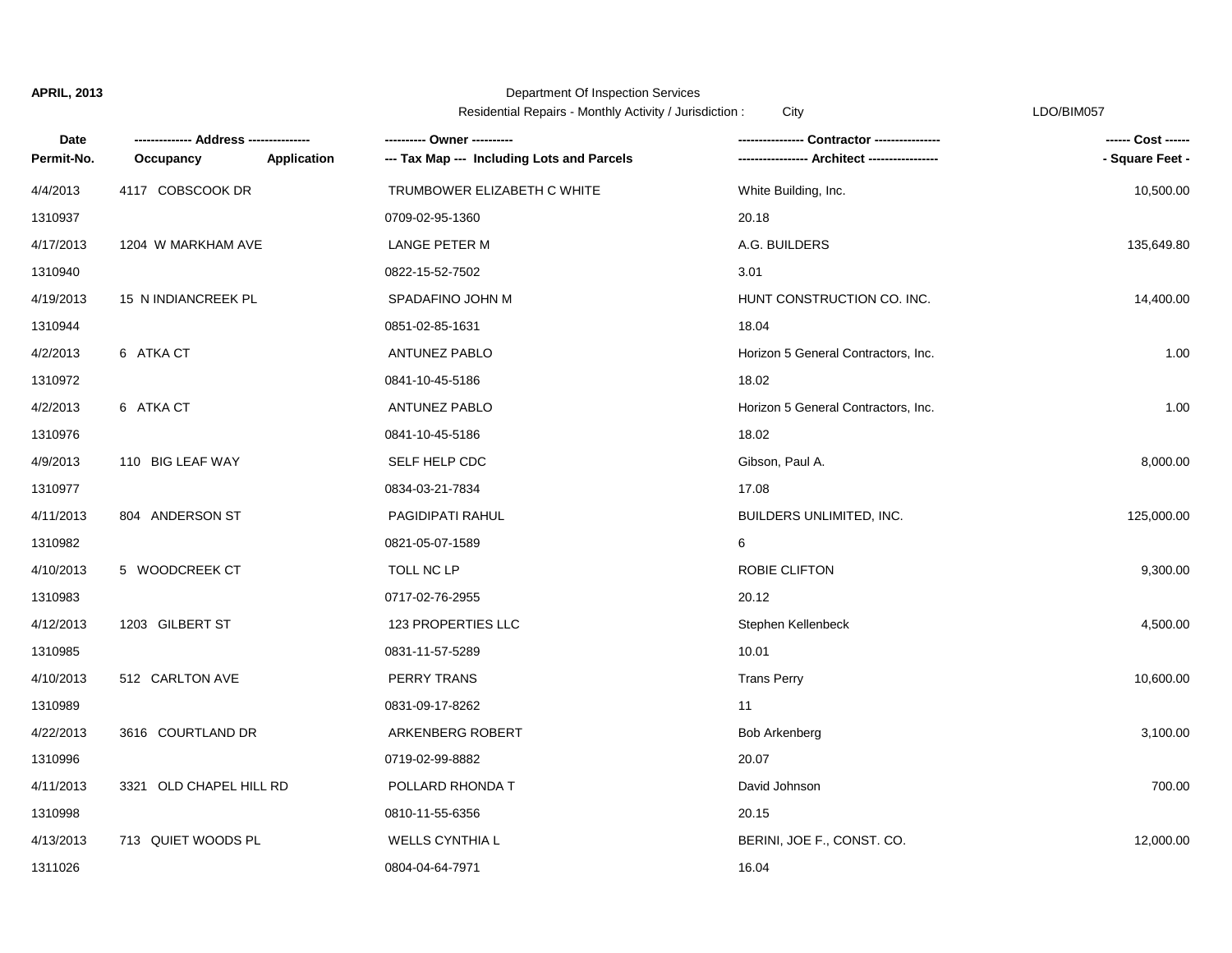# Department Of Inspection Services

Residential Repairs - Monthly Activity / Jurisdiction : City Changes Contained the CDO/BIM057

| Date       |                          | ---------- Owner ----------                |                                                  | ------ Cost ------ |
|------------|--------------------------|--------------------------------------------|--------------------------------------------------|--------------------|
| Permit-No. | Application<br>Occupancy | --- Tax Map --- Including Lots and Parcels |                                                  | - Square Feet -    |
| 4/5/2013   | 116 DUNSTAN AVE          | PENNY JERRY L                              |                                                  | 2,600.00           |
| 1311027    |                          | 0821-20-81-3456                            | 13.01                                            |                    |
| 4/13/2013  | 2907 ELGIN ST            | <b>HARRELL PETER</b>                       | Riley Home Builders & Inspections, Inc. J. Scott | 26,400.00          |
| 1311030    |                          | 0832-05-08-6979                            | 1.02                                             |                    |
| 4/5/2013   | 2120 SUMMIT ST           | <b>GARRETT BUILDERS LLC</b>                | Holcomb Demolition, Inc., Cecil                  | 1,000.00           |
| 1311037    |                          | 0820-06-49-4740                            | $\overline{7}$                                   |                    |
| 4/13/2013  | 4602 CUMBERLAND DR       | MUIR ANDREW J                              | <b>GARUDA CUSTOM DECKS</b>                       | 5,000.00           |
| 1311038    |                          | 0802-02-78-7230                            | 17.06                                            |                    |
| 4/15/2013  | 100 STRATFORD LAKES DR   | FEDERAL NATIONAL MORTGAGE                  | PULTE HOME CORPORATION                           | 5,000.00           |
| 1311043    |                          | 0729-02-68-2007                            | 20.10                                            |                    |
| 4/13/2013  | 316 MONMOUTH AVE         | <b>GEYER DANA M</b>                        | TRIANGLE GREEN BUILD                             | 5,000.00           |
| 1311044    |                          | 0822-20-91-5402                            | $\overline{2}$                                   |                    |
| 4/13/2013  | 921 WASHINGTON ST        | <b>GENTRY ELLA</b>                         | <b>RAY ALSTON</b>                                | 500.00             |
| 1311045    |                          | 0822-20-91-1486                            | $\overline{2}$                                   |                    |
| 4/26/2013  | 713 ANDERSON ST          | SCHOENFELD MICHAEL J                       | White Building, Inc.                             | 80,000.00          |
| 1311048    |                          | 0821-05-07-7944                            | 6                                                |                    |
| 4/16/2013  | 8 E BRIDLEWOOD TRL       | FUNK MICHELE L JOHNSON                     | Maxim McKibben                                   | 10,000.00          |
| 1311057    |                          | 0719-04-61-6325                            | 20.11                                            |                    |
| 4/16/2013  | 1909 PIPERWOOD CT        | PEDDE HEINZ E                              | <b>ENERGY INDEPENDENT BUILDERS</b>               | 29,800.00          |
| 1311069    |                          | 0727-04-84-0105                            | 20.13                                            |                    |
| 4/17/2013  | 2205 PERSHING ST         | <b>EVARTS DALE</b>                         | JOLLEY, STEVE, BUILDERS, LLC                     | 10,000.00          |
| 1311070    |                          | 0822-09-16-1316                            | 4.01                                             |                    |
| 4/17/2013  | 212 SOUTH BEND DR        | TOLL NC LP                                 | ROBIE CLIFTON                                    | 2,800.00           |
| 1311071    |                          | 0717-02-77-3297                            | 20.12                                            |                    |
| 4/29/2013  | 1802 PENNY PACKER LN     | <b>SLADE LANISHA</b>                       | ANSAR KHAN MALIK                                 | 10,000.00          |
| 1311073    |                          | 0850-03-31-9502                            | 18.05                                            |                    |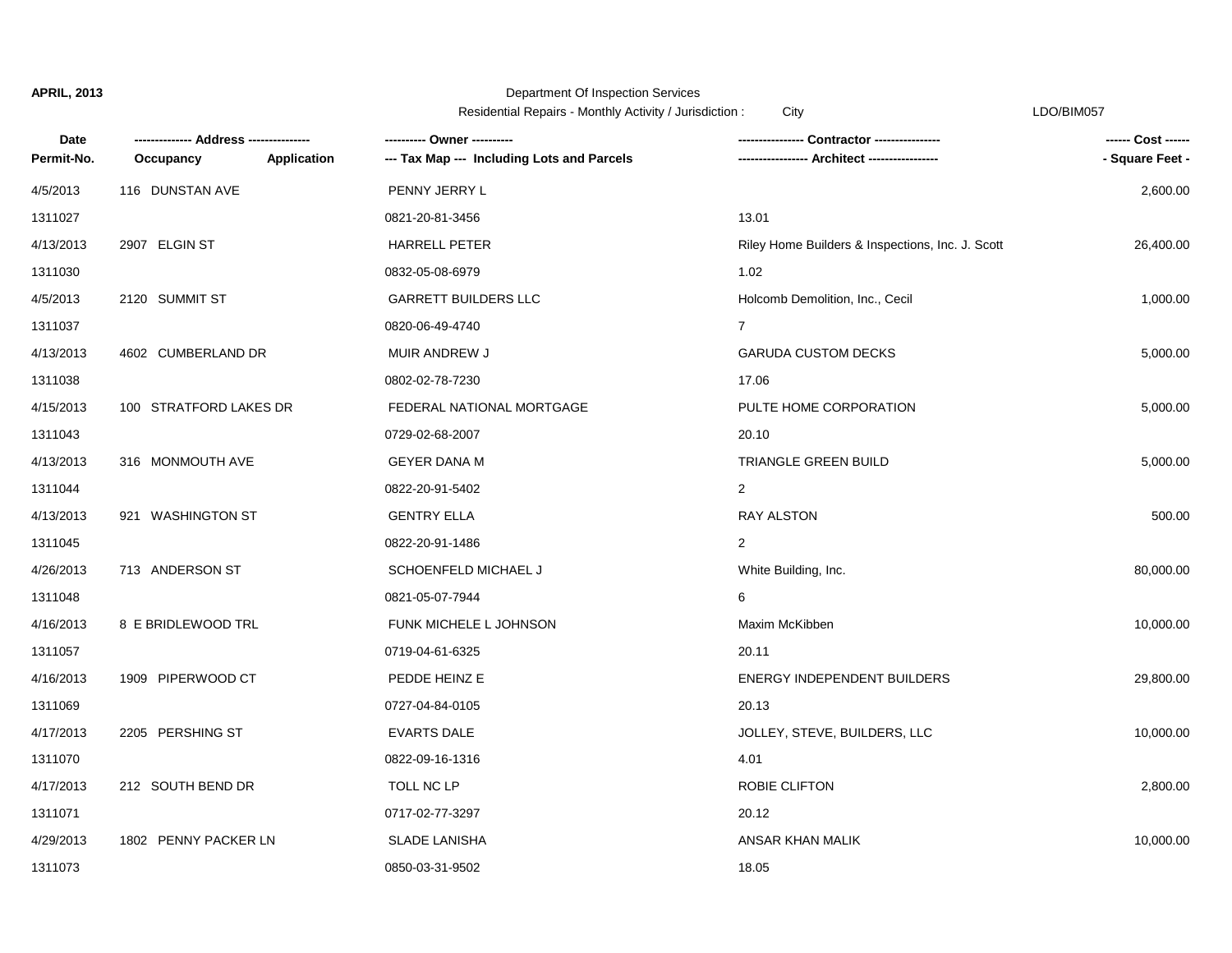## Department Of Inspection Services

Residential Repairs - Monthly Activity / Jurisdiction : City LDO/BIM057

| Date       |                     |                    | ---------- Owner ----------                | <b>Contractor ---------------</b> | ------ Cost ------ |
|------------|---------------------|--------------------|--------------------------------------------|-----------------------------------|--------------------|
| Permit-No. | Occupancy           | <b>Application</b> | --- Tax Map --- Including Lots and Parcels | --- Architect -----------------   | - Square Feet -    |
| 4/17/2013  | 512 CROSSVIEW LN    |                    | SELF HELP COMMUNITY                        | Gibson, Paul A.                   | 21,000.00          |
| 1311074    |                     |                    | 0850-01-39-1620                            | 18.05                             |                    |
| 4/17/2013  | 3036 ROSEBRIAR DR   |                    | WRIGHT HUGH K JR                           | THD AT-HOME SERVICES, INC.        | 5,918.00           |
| 1311076    |                     |                    | 0814-04-81-3559                            | 17.11                             |                    |
| 4/17/2013  | 104 GLENVIEW LN     |                    | WATERSTRADT JASON M                        | CHAPEL HILL CONSTRUCTION          | 12,800.00          |
| 1311077    |                     |                    | 0850-01-05-1374                            | 18.05                             |                    |
| 4/17/2013  | 802 PAULI MURRAY PL |                    | TULACHANH ELIZABETH ANN                    | Elizabeth Albrecht                | 1,200.00           |
| 1311079    |                     |                    | 0821-10-47-5202                            | 5                                 |                    |
| 4/24/2013  | 701 COBB ST         |                    | <b>WEBB LIBBY</b>                          | JOLLEY, STEVE, BUILDERS, LLC      | 7,000.00           |
| 1311083    |                     |                    | 0821-15-64-3838                            | $\overline{7}$                    |                    |
| 4/30/2013  | 5830 SHAMROCK RD    |                    | LAFFERTY ROGER J                           | <b>Artisan Quality Builders</b>   | 5,600.00           |
| 1311084    |                     |                    | 0727-02-75-1514                            | 20.13                             |                    |
| 4/12/2013  | 211 S DRIVER ST     |                    | MYLES JOHN P                               | MCCLURE & ASSOC. CONST., INC.     | 13,762.00          |
| 1311094    |                     |                    | 0831-15-62-3807                            | 10.01                             |                    |
| 4/12/2013  | 110 E TRINITY AVE   |                    | HARGETTE JOHN L                            | MCCLURE & ASSOC. CONST., INC.     | 10,815.00          |
| 1311095    |                     |                    | 0832-17-10-5747                            | $\overline{2}$                    |                    |
| 4/30/2013  | 8 LAKESIDE LN       |                    | <b>BONGARTEN KARL J</b>                    | Westmount Builders, LLC           | 4,700.00           |
| 1311096    |                     |                    | 0835-02-79-0547                            | 16.01                             |                    |
| 4/24/2013  | 402 N BUCHANAN BLVD |                    | GOSSMAN F JOSEPH BISHOP                    | BRENT CUSTOM HOMES, LLC, THOMAS   | 12,500.00          |
| 1311106    |                     |                    | 0822-19-61-0012                            | 3.02                              |                    |
| 4/23/2013  | 3219 WATERBURY DR   |                    | <b>HOHMEIER HANS-EWALD</b>                 | MEYERS, L.E. BUILDERS, INC.       | 22,200.00          |
| 1311126    |                     |                    | 0800-02-77-8311                            | 20.17                             |                    |
| 4/23/2013  | 3711 STONEYBROOK DR |                    | KUNZ CHARLES T                             | MEYERS, L.E. BUILDERS, INC.       | 62,400.00          |
| 1311127    |                     |                    | 0813-03-41-5356                            | 17.05                             |                    |
| 4/24/2013  | 2 PROMENADE CT      |                    | <b>GOFF RYAN E</b>                         | Home By Design LLC                | 3,500.00           |
| 1311128    |                     |                    | 0729-01-25-3300                            | 20.11                             |                    |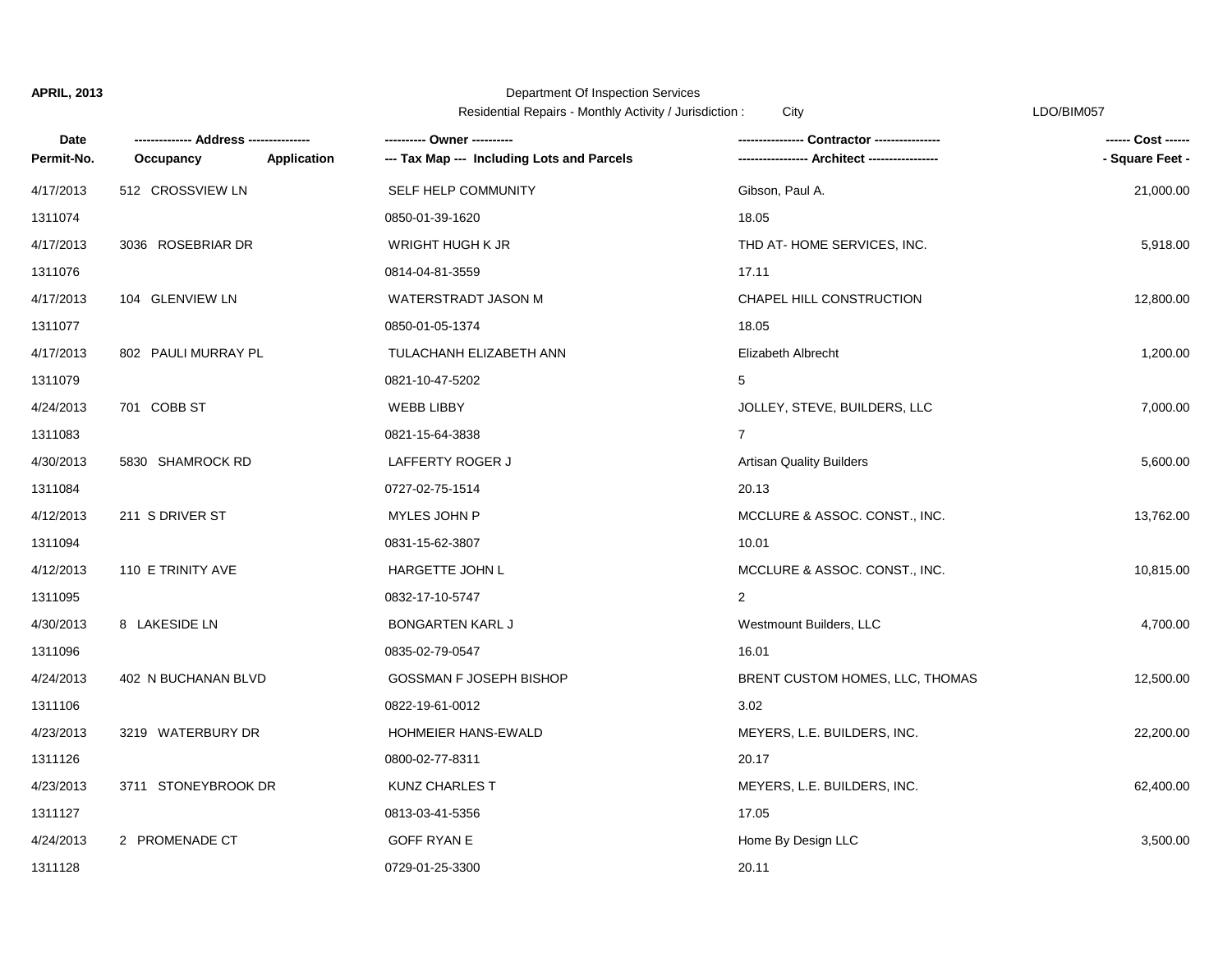|            |                      |                    | Residential Repairs - Monthly Activity / Jurisdiction : | City                            | LDO/BIM057         |
|------------|----------------------|--------------------|---------------------------------------------------------|---------------------------------|--------------------|
| Date       | -- Address --------- |                    | ---------- Owner ----------                             | Contractor ---------------      | ------ Cost ------ |
| Permit-No. | Occupancy            | <b>Application</b> | --- Tax Map --- Including Lots and Parcels              | -- Architect ------             | - Square Feet -    |
| 4/30/2013  | 8416 EAGLE VIEW DR   |                    | <b>JEAN FLOYD HAROLD</b>                                | MONTE MANEY                     | 6,000.00           |
| 1311131    |                      |                    | 0718-03-22-3283                                         | 20.12                           |                    |
| 4/26/2013  | 4017 BOOKER AVE      |                    | STEELE DEBORAH GEQUENSLIN                               | CRC CONST.                      | 21,000.00          |
| 1311136    |                      |                    | 0820-20-80-1165                                         | 20.10                           |                    |
| 4/24/2013  | 3700 SHREWSBURY ST   |                    | LICKWAR COLIN                                           |                                 | 1,000.00           |
| 1311139    |                      |                    | 0810-19-62-2227                                         | 20.07                           |                    |
| 4/24/2013  | 113 RADCLIFF CIR     |                    | <b>GODINEZ VICENTE</b>                                  | THD AT-HOME SERVICES, INC.      | 5,791.00           |
| 1311149    |                      |                    | 0727-02-88-1658                                         | 20.13                           |                    |
| 4/24/2013  | 4501 ROLLINGWOOD DR  |                    | HEDGES GARETH J                                         | CREATIVE RENOVATIONS, INC.      | 23,300.00          |
| 1311150    |                      |                    | 0719-04-70-9069                                         | 20.11                           |                    |
| 4/24/2013  | 4212 THETFORD RD     |                    | SYLVIA ANNE MARIE                                       | A.G. BUILDERS                   | 63,395.00          |
| 1311154    |                      |                    | 0719-01-05-0838                                         | 20.18                           |                    |
| 4/26/2013  | 2007 S ROXBORO ST    |                    | <b>KERSEY GERTIE M</b>                                  | THD AT-HOME SERVICES, INC.      | 5,907.00           |
| 1311159    |                      |                    | 0820-07-69-2321                                         | 13.04                           |                    |
| 4/26/2013  | 3417 ANGUS RD        |                    | PRADKA JOHN P                                           | Haskell, Gregory Edward         | 19,900.00          |
| 1311160    |                      |                    | 0801-04-71-0642                                         | 20.17                           |                    |
| 4/26/2013  | 1722 GRADY DR        |                    | BROWNING JODY MICHAEL                                   | CAROLINA CUSTOM BUILDERS        | 20,000.00          |
| 1311161    |                      |                    | 0814-02-98-8758                                         | 16.04                           |                    |
| 4/26/2013  | 1020 IREDELL ST      |                    | FOX CORINNE CANNADY                                     | <b>GARRETT BUILDERS LLC</b>     | 28,500.00          |
| 1311172    |                      |                    | 0822-14-34-6411                                         | 4.02                            |                    |
| 4/29/2013  | 1205 SHEPHERD ST     |                    | STONE-EL ROBERT B JR                                    | FIVE HORIZONS CONSTRUCTION LLC. | 82,200.00          |
| 1311173    |                      |                    | 0821-15-54-7890                                         | $\overline{7}$                  |                    |
| 4/30/2013  | 46 BIRNHAM LN        |                    | HILLSMAN PHILIP L                                       | EA SOUTHERLAND INC.             | 22,500.00          |
| 1311185    |                      |                    | 0810-20-80-7655                                         | 20.07                           |                    |
| 4/30/2013  | 2901 ARNOLD RD       |                    | <b>WATKINSON SARAH P</b>                                | NEW VISTA DEVELOPMENT           | 73,494.00          |
| 1311192    |                      |                    | 0810-08-98-4355                                         | 20.15                           |                    |